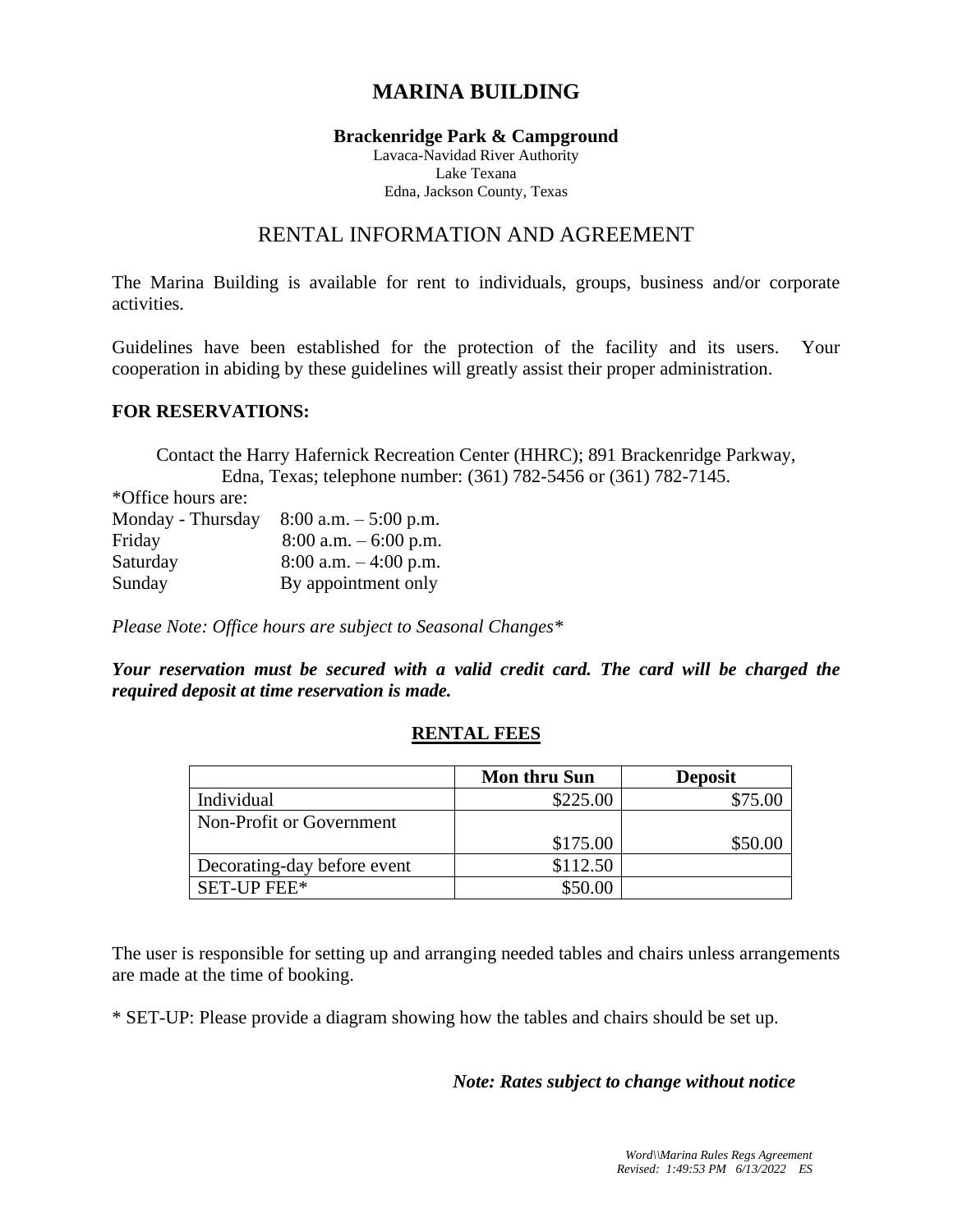### **ADDITIONAL FEES AND CHARGES:**

Following inspection of the Marina Building after use, your account may be charged as follows:

- *1. For failure to lock the Building, \$10.00*
- *2. For failure to return the key immediately after the event, \$10.00 per day. Please leave key in drop slot in the window to the left of the reservation office entrance door.*
- *3. For failure to turn off air conditioning and/or lighting, \$25.00 per day.*
- *4. For failure to have taken all of your belongings & vacated the premises by 1:30 am., a fee of \$30.00 per hour will be charged.*
- *5. For failure to adhere to any aspect of the rental policies or rules for the building including, but not limited to, those topics covering the rules for decorating or cleaning up the building; a fee will be assessed depending on the damage or severity of the mess left*  behind during the inspection of the building; the cleaning or damage fee will begin at *\$50.00, but will go up based on the price of returning the building back to its original condition.*

**Contact/Renter's Initials: Contact/Renter's Initials:** 

### **CANCELLATIONS:**

The Reservation office must be notified of a cancellation 90 days or more prior to the date reserved. Cancellations made at least 90 days prior to reservation date will receive a refund of their deposit, less a \$30.00 administrative fee. Cancellations made less than 90 days from reservation date will forfeit the deposit. Failure to arrive or cancel will be charged full amount of reservations. There will be a \$10.00 administration charge for any changes made to a reservation.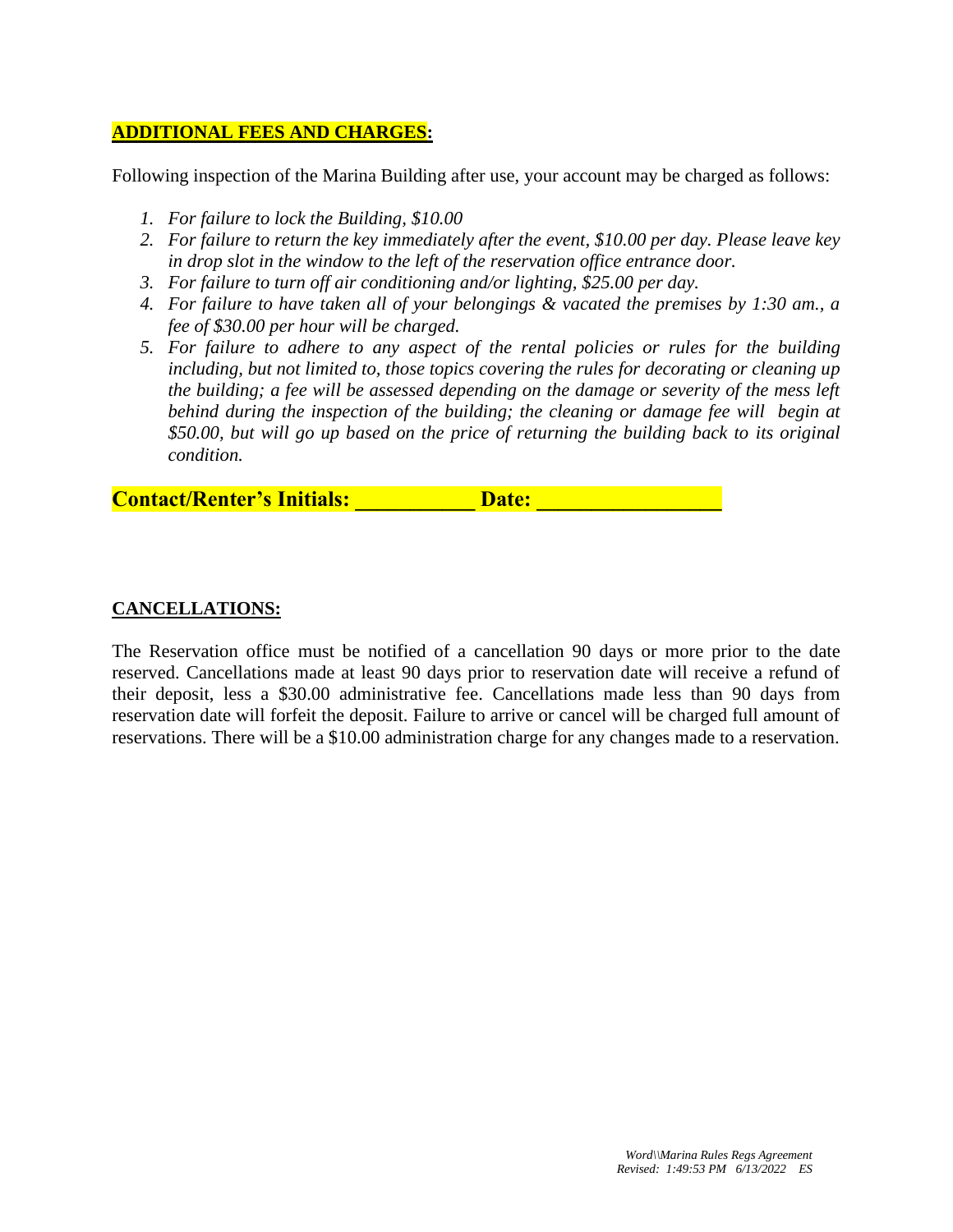# **RULES & POLICIES FOR RENTAL OF MARINA BUILDING**

Normal care of furnishings and facilities will be expected. Any damage or loss caused to the facility or equipment is the responsibility of the user and LNRA must be reimbursed for any such expense.

*Decorations may not* be hung from the ceilings or hanging light fixtures.

**DO NOT** use staples, nails or any other materials that would permanently mar the wood or wall surfaces.

*DO NOT* **attach anything to the wall.** Any structural damage that occurs will be the renter's responsibility to return to the original condition at their expense.

Rice, confetti, bird seed or other types of litter must not be thrown inside the building. The use of sparklers or fire pits must be approved by the Facility Coordinator prior to the event.

Excessive noise that disturbs the campground users will not be permitted. Campground quiet time begins at 11:00 P. M.

Please *DO NOT* stand on the tables. They are **not** designed to hold a person. Please use a ladder. The user is responsible for setting up and arranging needed tables and chairs unless arrangements for Set-Up are made at the time of booking. Tables and chairs that are damaged or removed must be replaced to original condition at your expense. Tables and chairs are to be wiped off where necessary.

Supplies needed for serving refreshments or meals must be provided by the user. *Remove ALL trash and ALL food items.* For your convenience, a dumpster is outside at the North edge of parking lot behind the wooden fence enclosure. Remove ALL food items from the kitchen and dining area.

*Air conditioning switches* are to be turned off when you leave.

Turn off all lights. Lock all doors. Review the outside of the facility and make sure the area is clean. Security is the responsibility of the user.

*If there is any type of alcohol present at a wedding event or an event with an excess of 100 guests or more*, licensed, uniformed certified police officers or security guards are required to be provided by the user the last 3 hours of the event, at the user's expense and cannot be guests of the event. User must turn in names of officers or security guards one week in advance of event to HHRC personnel. For further clarification or details about the policy, please contact Liz Stuhrenberg @ 361-782-5456.

Responsible adults 21 years of age or older must be present at all functions, such as parties, dances, meetings, etc. that involve underage individuals. No part of this facility will be rented to minors. If you have any questions regarding these rules and policies, please contact the reservation office at 361-782-5456.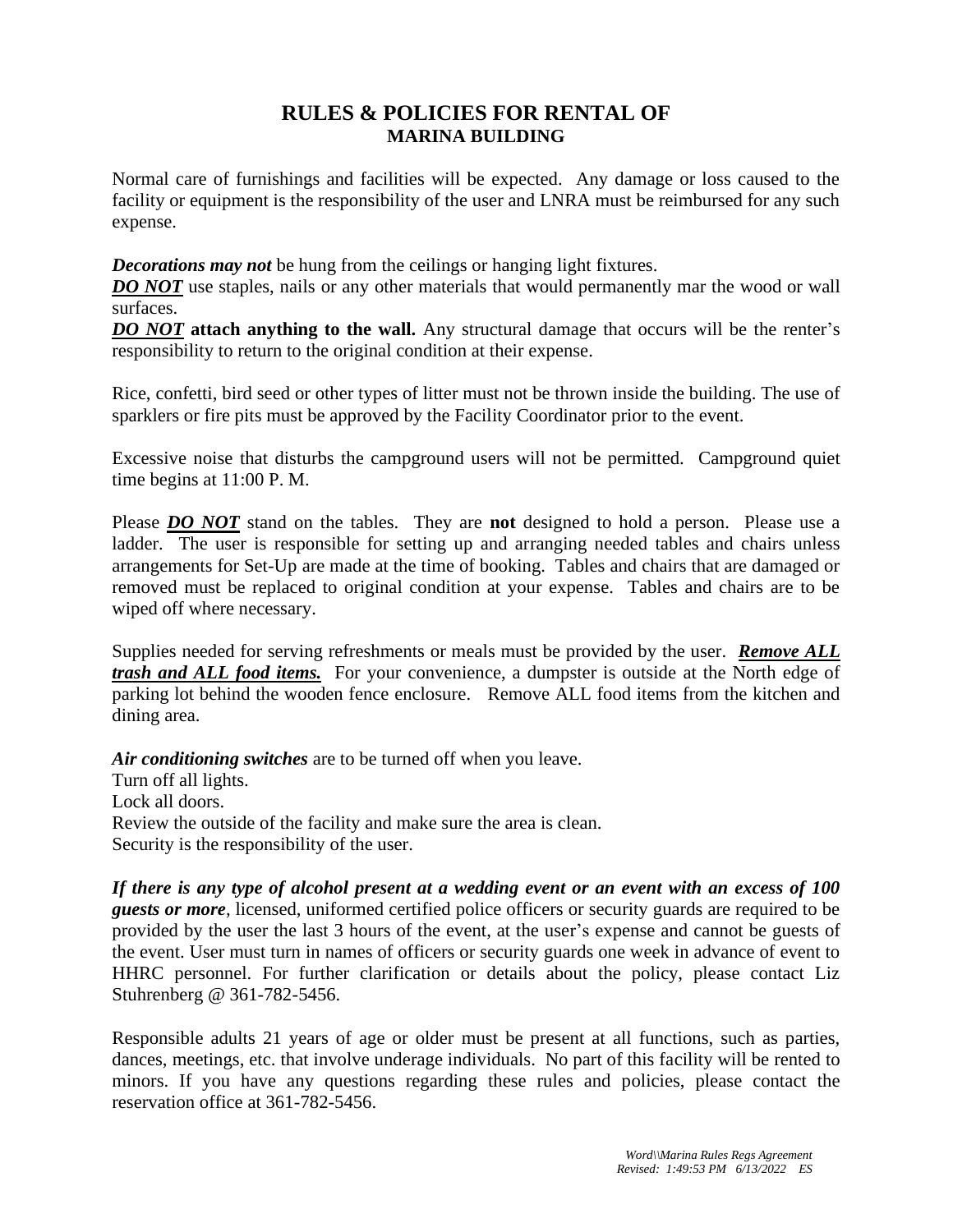

# SIGN AND RETURN THIS PAGE AND THE RELEASE & WAIVER OF LIABILITY PAGE TO COMPLETE RESERVATION

### CONTRACT FOR RENTAL BRACKENRIDGE MARINA

| Alternate Contact Phone Phone                                                                                                                                                                                                                                                                                                                                                                                                                                                                                                                  |      |  |  |
|------------------------------------------------------------------------------------------------------------------------------------------------------------------------------------------------------------------------------------------------------------------------------------------------------------------------------------------------------------------------------------------------------------------------------------------------------------------------------------------------------------------------------------------------|------|--|--|
|                                                                                                                                                                                                                                                                                                                                                                                                                                                                                                                                                |      |  |  |
|                                                                                                                                                                                                                                                                                                                                                                                                                                                                                                                                                |      |  |  |
| I, ________________________________, representing _____________________________, have read and agree<br>to all of the rules, policies and terms of this contract.                                                                                                                                                                                                                                                                                                                                                                              |      |  |  |
| Renter's Signature                                                                                                                                                                                                                                                                                                                                                                                                                                                                                                                             | Date |  |  |
| Will there be alcohol at your event __Yes __No                                                                                                                                                                                                                                                                                                                                                                                                                                                                                                 |      |  |  |
| If there is any type of alcohol present at a wedding event or an event with an excess of 100 guests or<br><i>more</i> , licensed, uniformed certified police officers or security guards are required to be provided by the<br>user the last 3 hours of the event, at the user's expense and cannot be guests of the event. User must turn<br>in names of officers or security guards one week in advance of event to HHRC personnel. For further<br>clarification or details about the policy, please contact Liz Stuhrenberg @ 361-782-5456. |      |  |  |
| Officers Name & Department:                                                                                                                                                                                                                                                                                                                                                                                                                                                                                                                    |      |  |  |
|                                                                                                                                                                                                                                                                                                                                                                                                                                                                                                                                                |      |  |  |

Special Needs:

**\_\_** Set Up \$50.00 charge (Must provide a layout)